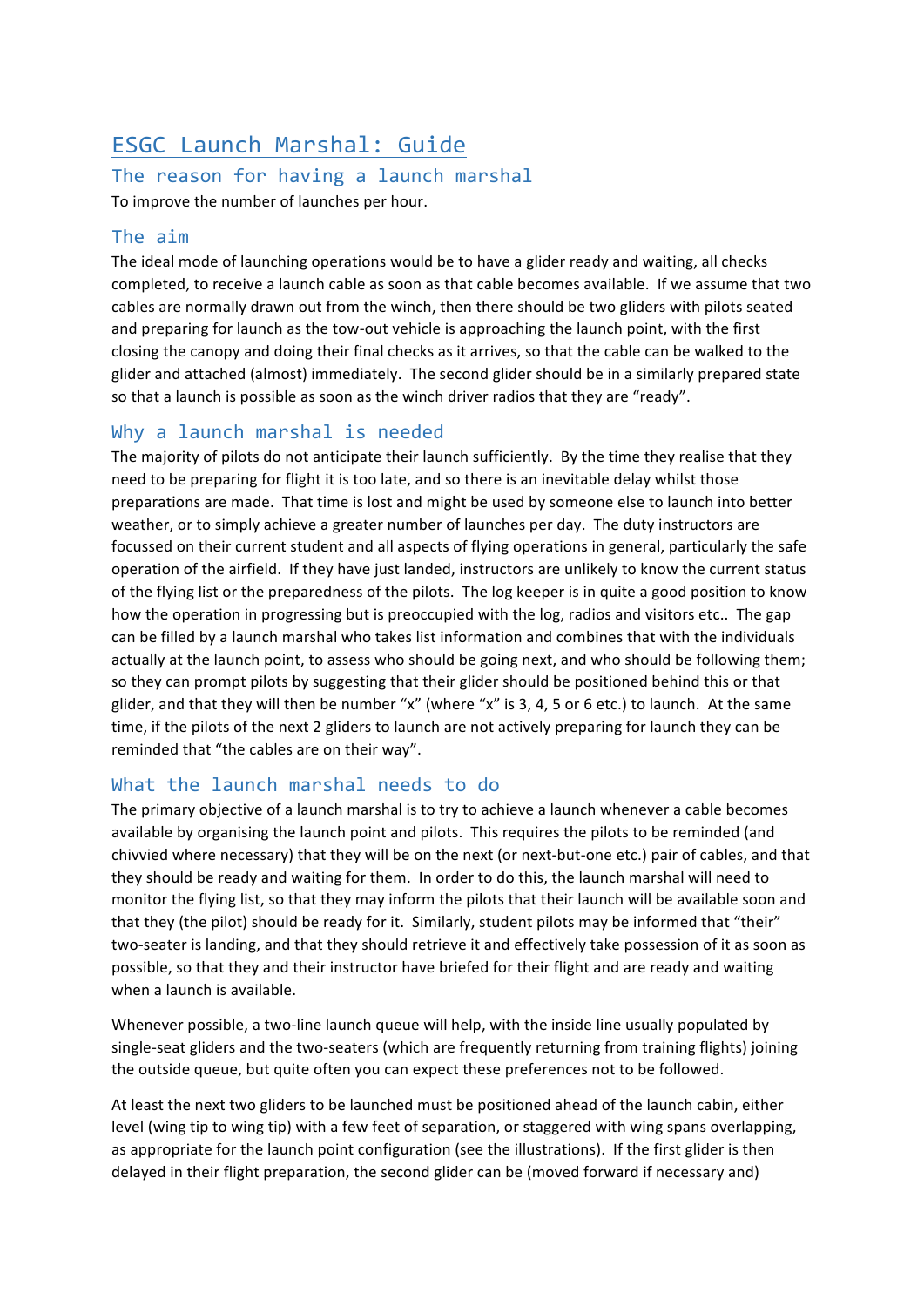launched almost immediately. If the first glider is still stalled in their preparations, the following glider in the other queue (number 4 in the illustrations) may be pulled forward and launched on the second cable; again, this is shown in illustrations. Of course, if it is the glider in the outside queue that is not ready to launch then the inner queue may be moved forward and launched in the same manner.

From this you can see that the pilots for 1 and 2 should be ready to launch when, or before, cables are available, and pilots for 3 and 4 should be nearly ready, in case their launch position is promoted, so it follows that pilots in positions 5 and 6 should be making their preparations for imminent flight too. The objective of the launch marshal should be to have all of the pilots for gliders 1 to 6 at an appropriate level of readiness, and to be filling the queues behind that as necessary.

On a busy day the first four, or possibly six, gliders may be positioned ahead of the launch point, so that the need to continually shuffle the gliders forward may be reduced. Their movement is then in batches of 4 or 6 rather than two at a time.

### What the launch marshal does **not** need to do

It is important that pilots are not harried or hurried through their pre-flight checks, so if the launch marshal has got gliders (and pilots) 1 and 2 into position soon enough then their job is done, except when exceptional circumstances (unanticipated delays) occur. The launch marshal will more often be needed to organise pilots and gliders for positions 3, 4, 5 and 6, and to get the queues moved forward between pairs of cables. Obviously, if the pilots in positions 1 and 2 are not progressing through their pre-flight checks then they may be reminded that their launch is imminent. The launch marshal may help with attaching cables or signalling for a launch, but if they can delegate these tasks they will be able to concentrate on the following launches.

#### Necessary qualifications

The only necessity is for the launch marshal to have some common sense, and a reasonable understanding of airfield operations. This does not equate to any particular level of piloting skills or badge (licence) level.

#### Safety

The safe conduct of any flight is always the responsibility of the pilot. It is never necessary for anyone else to check the state of the glider prior to launch. Having said that, the launch marshal will be in a good position to notice unlatched canopies, brakes, or attached tail dollys; and may make a positive contribution to safety by their alertness. As previously mentioned, any glider launching should be ahead of the launch cabin and any other fixed obstructions; so buggys should be positioned behind the launch cabin and unused sand bags removed. Similarly, when a staggered launch pattern is set up, it should not be possible for the first glider to swing into contact with the second, so the possible path of its tailplane should be considered with respect to the wing of the second glider.